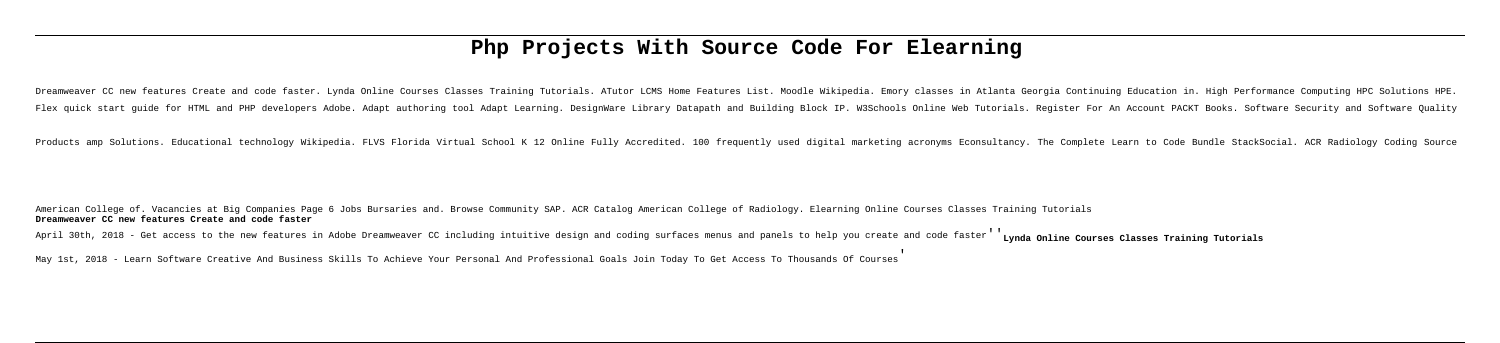'**atutor lcms home features list**

may 1st, 2018 - atutor is a free open source learning management system designed with accessibility and adaptability in mind create online courses develop reuse and share standardized elearning content manage your distance learning activities''**Moodle Wikipedia**

May 2nd, 2018 - Moodle is a free and open source learning management system written in PHP and distributed under the GNU General Public License Developed on pedagogical principles Moodle is used for blended learning distance education flipped classroom and other e learning projects in schools universities workplaces and other sectors' '**Emory classes in Atlanta Georgia Continuing Education in**

May 1st, 2018 - Instructor Ross Friedman Joseph Conrad one of the great prose stylists in English even as his third language believed a man didnt know himself until he was tested''**HIGH PERFORMANCE COMPUTING HPC SOLUTIONS HPE**

**JANUARY 18TH, 2017 - HIGH PERFORMANCE COMPUTING HPC BY HPE DELIVERS INDUSTRY LEADING SOLUTIONS FOR COMPUTING WITH THE POWER TO GAIN COMPETITIVE EDGE INNOVATE AND STRENGTHEN RESEARCH**'

'**Flex quick start guide for HTML and PHP developers Adobe**

May 2nd, 2018 - Use your existing PHP development skills to start building Flex applications,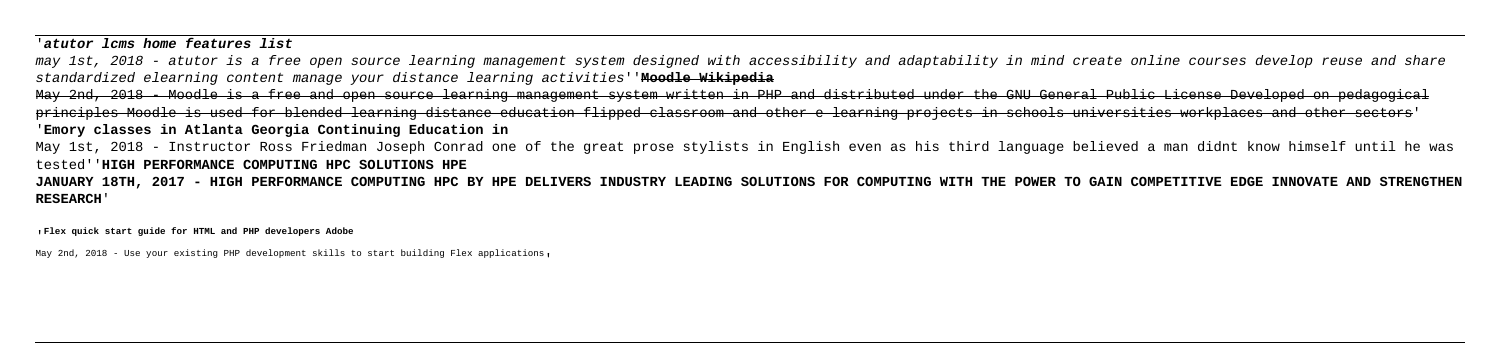### '**Adapt authoring tool Adapt Learning**

April 30th, 2018 - Feature Roadmap The Adapt authoring tool is one of the fastest progressing parts of the project and we always have a long list of features queued up for development''**DesignWare Library Datapath And Building Block IP**

April 29th, 2018 - The DesignWare® Library S Datapath And Building Block IP Is A Collection Of Reusable Intellectual Property Blocks That Are Tightly Integrated Into The Synopsys Synthesis Environment'

May 2nd, 2018 - Why Register Get Free eBooks Registered users can download one free tech eBook every day Manage your Learning An account gives you instant access to PDFs ePubs Mobis videos code downloads and Packt s online reader'<sup>, software security and software Quality Products amp solutions</sup>

May 1st, 2018 - Solve Software Security And Quality Challenges At Every Stage Of Your Software Development Life Cycle SDLC With The Synopsys Software Integrity Platform,

'**w3schools online web tutorials**

may 2nd, 2018 - lt doctype html gt lt html gt lt title gt html tutorial lt title gt lt body gt lt h1 gt this is a heading lt h1 gt lt p gt this is a paragraph lt p gt lt body gt lt html gt,

### '**Register For An Account PACKT Books**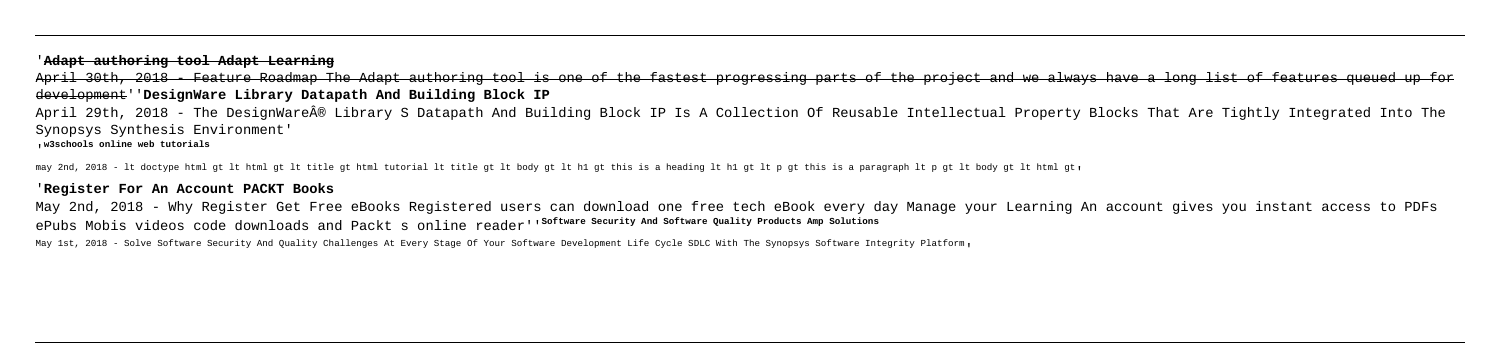## '**educational technology wikipedia**

may 2nd, 2018 - educational technology is the study and ethical practice of facilitating learning and improving performance by creating using and managing appropriate technological processes and resources'

'**FLVS Florida Virtual School K 12 Online Fully Accredited**

April 30th, 2018 - FLVS Florida Virtual School is an accredited public e learning school serving students in grades K 12 online in Florida and all over the world'

may 1st, 2018 - comprehensive authoritative and easy to digest econsultancyâ€<sup>™</sup>s award winning research offers practical advice on all aspects of digital business marketing **and ecommerce**'

### '**100 frequently used digital marketing acronyms econsultancy**

### '**the complete learn to code bundle stacksocial**

may 1st, 2018 - the complete learn to code bundle code your way to the top of the career ladder with 10 courses 105 hours of training on python php ruby amp more'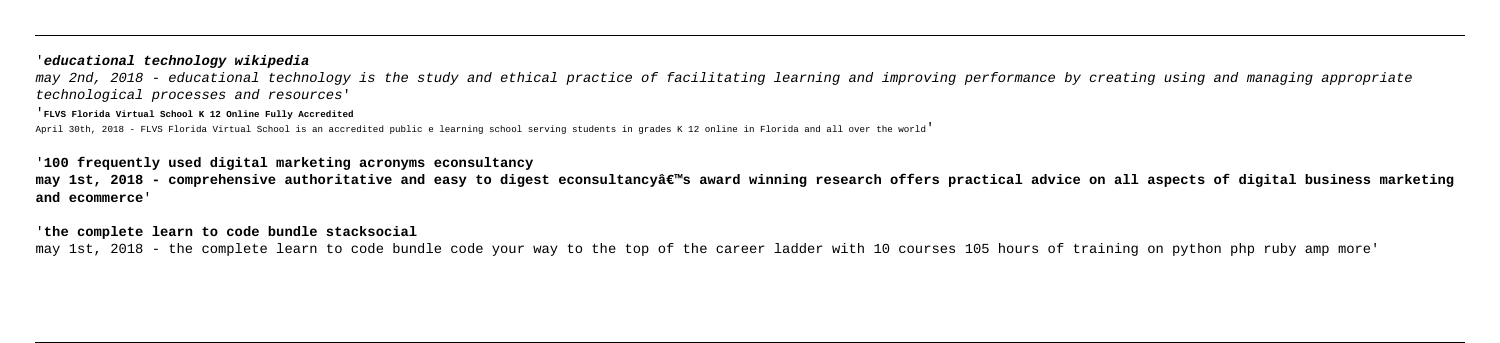'**ACR Radiology Coding Source American College of**

May 1st, 2018 - Feel secure about your coding proficiency and keep up to date on Medicare policies with our electronic coding publication for diagnostic and interventional radiology radiation oncology nuclear medicine and medical physics coding and reimbursement news''**VACANCIES AT BIG COMPANIES PAGE 6 JOBS BURSARIES AND APRIL 27TH, 2018 - VACANCIES AT BIG COMPANIES PAGE 6 IF YOU SEE THIS MESSAGE IT MEANS THAT A JAVASCRIPT IS SWITCHED OFF IN YOUR BROWSER IN ORDER TO SEE THE VACANCIES YOU NEED TO SWITCH JAVASCRIPT ON LOOK UNDER YOUR BROWSER S SETTINGS OR**'

'**browse community sap**

april 28th, 2018 - sap forecasting and replenishment for retail for use with other merchandising software sap forecasting and replenishment for retail for use with sap merchandising software''**ACR CATALOG AMERICAN COLLEGE OF RADIOLOGY**

APRIL 29TH, 2018 - BROWSE THE ACR CATALOG FOR EDUCATIONAL PRODUCTS ONLINE LEARNING PRINT MATERIALS AND COURSES MEETINGS AND MORE''<sub>Elearning Online Courses Classes Training Tutorials</sub>

May 2nd, 2018 - Elearning Training and Tutorials Elearning is a big topic in corporate learning and development human resources and education and we have the training to help you get your classes online with elearning soft

Storyline Moodle Blackboard Desire2Learn and more'